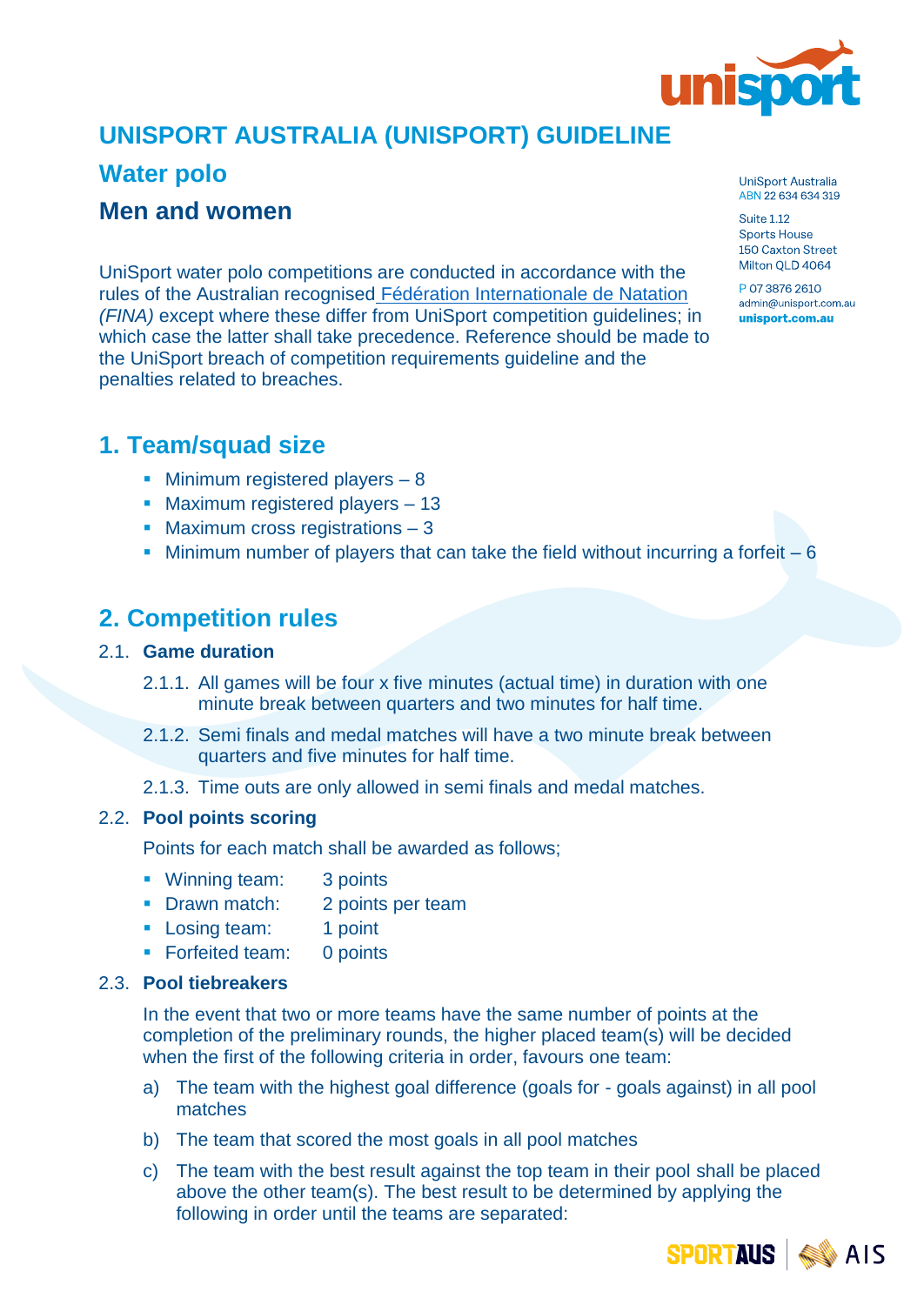

- **E** largest winning margin
- **highest scoring draw**
- **lowest losing margin**

#### 2.4. **Drawn matches**

- 2.4.1. If preliminary matches are drawn at full time, both teams will be awarded two points as per section 2.2.
- 2.4.2. If progression or medal matches are drawn at the end of normal time, there shall be a penalty shoot out to determine the result.

### **3. Misconduct**

- 3.1.If a player/coach is excluded during the course of the game for a clear breach of the code of conduct an incident report form will be completed and will incur relevant penalties.
- 3.2.All players and coaches who are reported must adhere to the penalty that is handed down by the technical committee, if they fail to do so it may result in further penalties handed down.

## **4. Team duties**

- 4.1.Team duty requirements for water polo are:
	- One team from the previous game will be appointed to undertake duties on the game immediately following theirs
	- Duty roles to be covered are 1 x referee, 1 x goal judge, 1 x scorer
- 4.2.The person fulfilling the team duty requirements can be any competent person associated with that team or university and does not necessarily have to be a player e.g. team manager.

### **5. Uniform requirements**

- 5.1.In addition to the requirements outlined in the 2017-2021 [FINA Water Polo Rules](https://www.fina.org/sites/default/files/2017_2021_wp_rules_22112017_new.pdf)  [\(Rule 4\),](https://www.fina.org/sites/default/files/2017_2021_wp_rules_22112017_new.pdf) the following requirements also apply:
	- **EXECT** Swimsuit is compulsory and must be in good moral taste
	- Teams are to supply two sets of numbered caps, blue (home) and white (away)
	- Mouth guards are strongly recommended
	- No goggles are permitted except in warm up

### **6. Forfeits, delays and abandonments**

- 6.1.A forfeit will be declared 10 minutes after the scheduled start of play time where either team is unable to commence play.
- 6.2.The forfeit score is five goals to nil (0).
- 6.3.Should the commencement of a game be delayed due to no fault of either team (as determined by the competition management or UniSport), the game shall be played in its full duration if possible. If full game duration is not possible, the recommended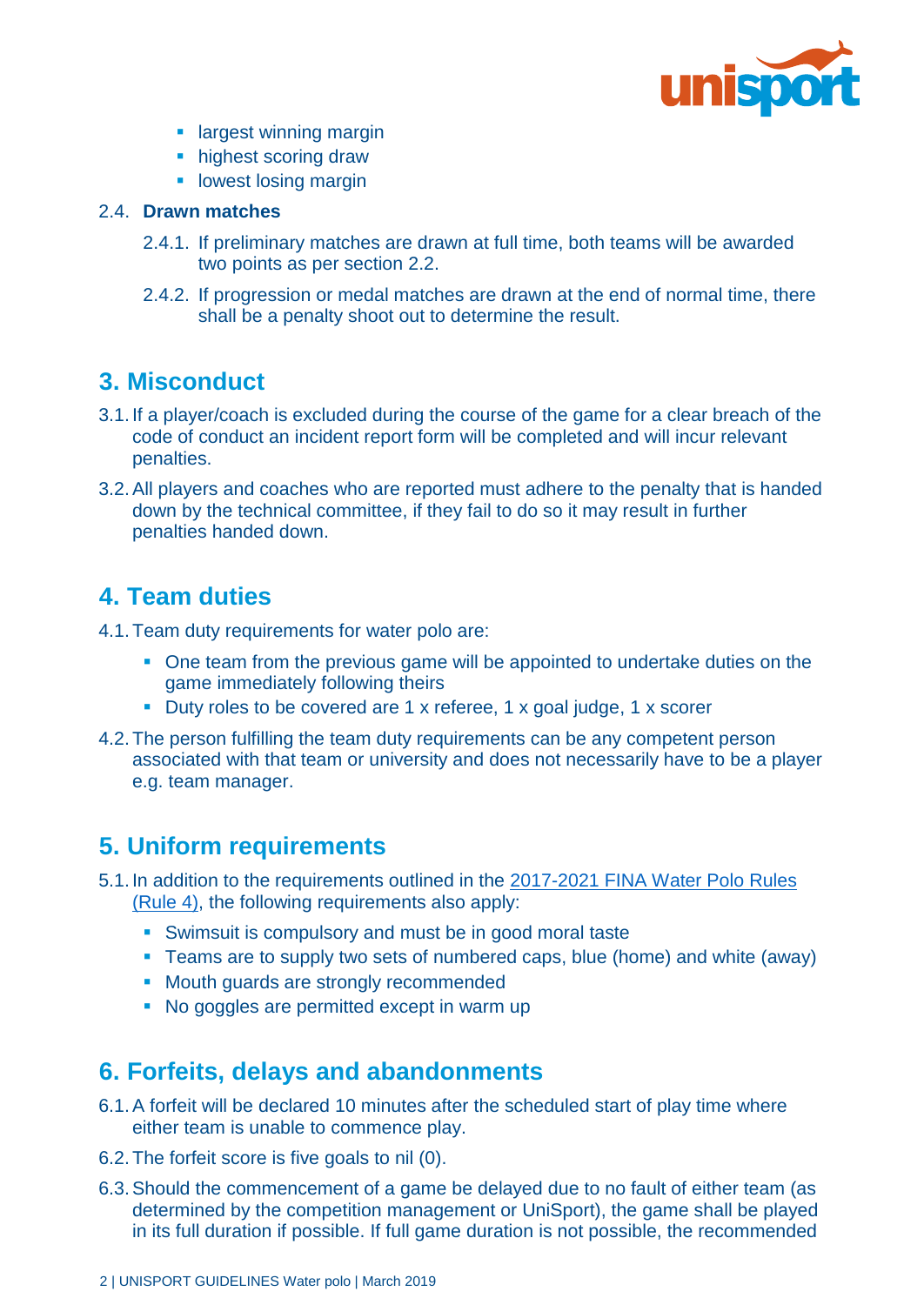

revised game duration will need to be agreed upon by both teams. If resolution between the teams is not possible then the competition manager (or their delegate) will make the final decision regarding match format, which will not be subject to appeal.

#### **Previous rule amendments**

August 2001 | July 2004 | July 2005 | August 2005 | April 2008 | March 2010 | April 2011 | May 2012 | May 2015 | February 2015 | April 2017 | March 2018 | March 2019

\*All competitions will be held in accordance with the UniSport competition guidelines.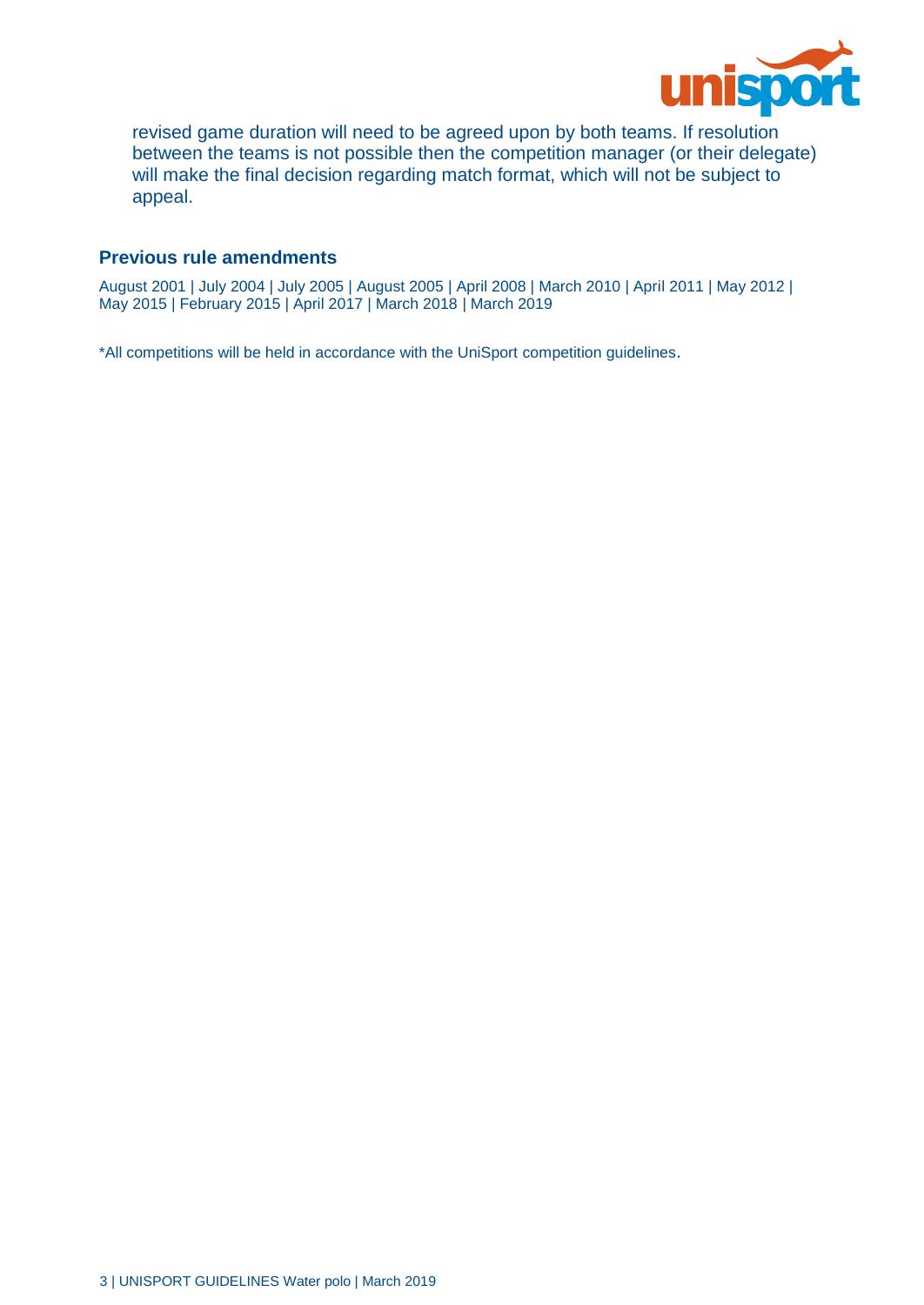

# **UniSport water polo incident report form**

| <b>Incident</b>        | Qtr                                                                                                                   |      | <b>Division</b> |                   | Men | Women                                             |
|------------------------|-----------------------------------------------------------------------------------------------------------------------|------|-----------------|-------------------|-----|---------------------------------------------------|
| Offending player       | <u> 1989 - Jan Barbara Barbara, prima prima prima prima prima prima prima prima prima prima prima prima prima pri</u> | Cap# |                 | <b>University</b> |     | <u> 1986 - John Stone, amerikansk politiker (</u> |
| <b>Effected player</b> |                                                                                                                       | Cap# |                 | <b>University</b> |     |                                                   |
| Referee #1             |                                                                                                                       |      | Referee #2      |                   |     |                                                   |
| <b>Reported by</b>     |                                                                                                                       |      | Signature       |                   |     |                                                   |
| Witness #1             |                                                                                                                       |      | Witness #2      |                   |     |                                                   |

| <b>Reason for report:</b>                                                              |             |             |             |  |  |  |
|----------------------------------------------------------------------------------------|-------------|-------------|-------------|--|--|--|
| Step 1 - Automatic suspension                                                          |             |             |             |  |  |  |
| <b>Players</b>                                                                         |             |             |             |  |  |  |
| <b>Charge</b>                                                                          | 1st offence | 2nd offence | 3rd offence |  |  |  |
| Misconduct - disrespect, disobedience or other                                         |             |             |             |  |  |  |
| Grade 1                                                                                |             |             |             |  |  |  |
| Unacceptable language<br>$\bullet$                                                     | Warning     | 1 round     | 2 rounds    |  |  |  |
| <b>Equipment abuse</b><br>$\bullet$                                                    |             |             |             |  |  |  |
| <b>Disobedience</b><br>$\bullet$                                                       |             |             |             |  |  |  |
| <b>Disrespect</b><br>$\bullet$                                                         |             |             |             |  |  |  |
| Splashing<br>$\bullet$                                                                 |             |             |             |  |  |  |
| Any other occurrences determined by the reporting official<br>$\bullet$                |             |             |             |  |  |  |
| <b>Grade 2</b>                                                                         | 1 round     | 2 rounds    | 4 rounds    |  |  |  |
| All of Grade 1 (depending on circumstances)<br>$\bullet$                               |             |             |             |  |  |  |
| Attempted contact that may have caused injury if contact had                           |             |             |             |  |  |  |
| been made                                                                              |             |             |             |  |  |  |
| Minor contact (no injury)<br>$\bullet$                                                 |             |             |             |  |  |  |
| Persistent foul or rough play<br>$\bullet$                                             |             |             |             |  |  |  |
| Continuous disrespect<br>$\bullet$                                                     |             |             |             |  |  |  |
| Any other occurrences determined by the reporting official<br>$\bullet$                |             |             |             |  |  |  |
| <b>Misconduct - violence</b>                                                           |             |             |             |  |  |  |
| Grade 1                                                                                | no penalty  | 2 rounds    | 4 rounds    |  |  |  |
| All of Grade 1 (depending on circumstances)<br>$\bullet$                               |             |             |             |  |  |  |
| Attempting to kick an opponent<br>$\bullet$                                            |             |             |             |  |  |  |
| Attempting to strike an opponent<br>$\bullet$                                          |             |             |             |  |  |  |
| Unwelcome and deliberate contact to sensitive body part (e.g.<br>$\bullet$             |             |             |             |  |  |  |
| female breast, genitals)<br>Any other occurrences determined by the reporting official |             |             |             |  |  |  |
| $\bullet$<br><b>Grade 2</b>                                                            | 2 rounds    | 4 rounds    | 8 rounds    |  |  |  |
| All of Grade 1 (depending on circumstances)<br>$\bullet$                               |             |             |             |  |  |  |
| Kicking an opponent<br>$\bullet$                                                       |             |             |             |  |  |  |
| Striking an opponent<br>۰                                                              |             |             |             |  |  |  |
| Persistent foul or rough play<br>$\bullet$                                             |             |             |             |  |  |  |
| Unwelcome and deliberate contact to sensitive body part (e.g.<br>$\bullet$             |             |             |             |  |  |  |
| female breast, genitals)                                                               |             |             |             |  |  |  |
| Continuous disrespect<br>$\bullet$                                                     |             |             |             |  |  |  |
| Any other occurrences determined by the reporting official<br>$\bullet$                |             |             |             |  |  |  |
| <b>Brutality</b>                                                                       |             |             |             |  |  |  |
| <b>No Grading</b>                                                                      | 4 rounds    | 8 rounds    | 16 rounds   |  |  |  |
|                                                                                        |             |             |             |  |  |  |
| <b>Coaches / Team Officials</b>                                                        |             |             |             |  |  |  |
| <b>Charge</b>                                                                          | 1st offence | 2nd offence | 3rd offence |  |  |  |
| <b>Red card</b>                                                                        | 1 round     | 2 rounds    | 3 rounds    |  |  |  |
|                                                                                        |             |             |             |  |  |  |